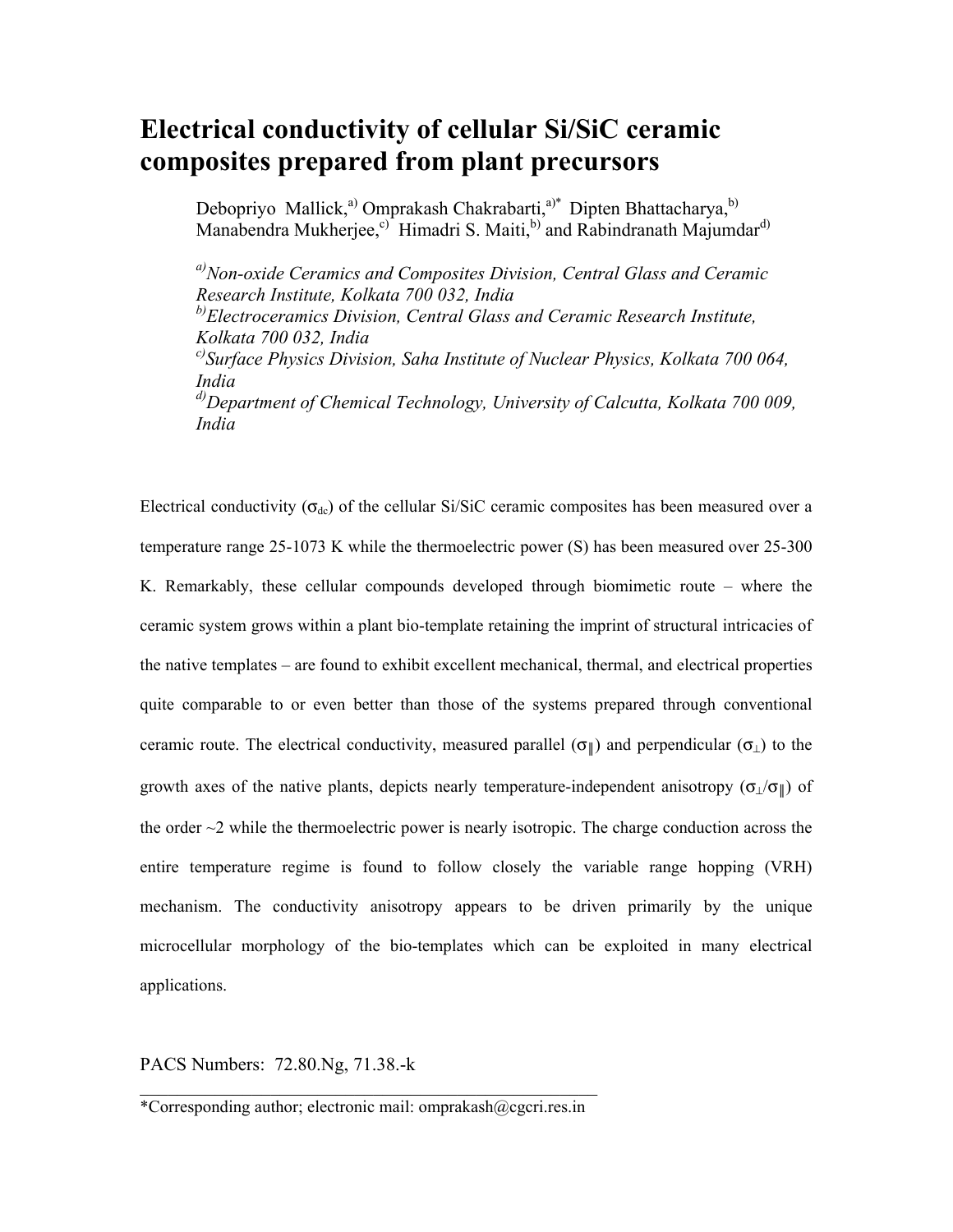### **I. INTRODUCTION**

The studies of electrical properties of silicon carbide (SiC) ceramics and composites have tremendous scientific significance and have been proved to be of practical interests as well. SiC materials are long known to be used as high-temperature electric heaters. They are also employed to advantages in resistance thermometers and in thermoelectric power generation targeting various applications such as space technology, local communication, small batteries, refrigeration etc. Such applications involve materials that are developed or in the process of being developed following conventional means of material synthesis using synthetic raw SiC powders. Recently efforts are afoot to synthesize SiC based single-phase or composite materials following an innovative biomimetic route using naturally grown plants or pre-processed bio-structures as precursors. Requirement of cheap plants as precursors of renewable nature and of local source, possibility of easy shape making during green fabrication, possibility of mimicking unique microcellular features of native plant morphology into SiC ceramic microstructures, low temperature ceramization etc. make such processing increasingly attractive for commercial exploitation. Intensive investigations are presently being carried out to examine various aspects of material processing and characterization of biomorphic or cellular SiC materials<sup>1-4</sup>. Although, some preliminary investigations have been undertaken to study the electrical properties of biomorphic SiC ceramics at low<sup>5</sup> as well as at high temperatures<sup>6</sup>, no report exists as yet on detailed electrical and thermal conduction mechanisms over a wider temperature range.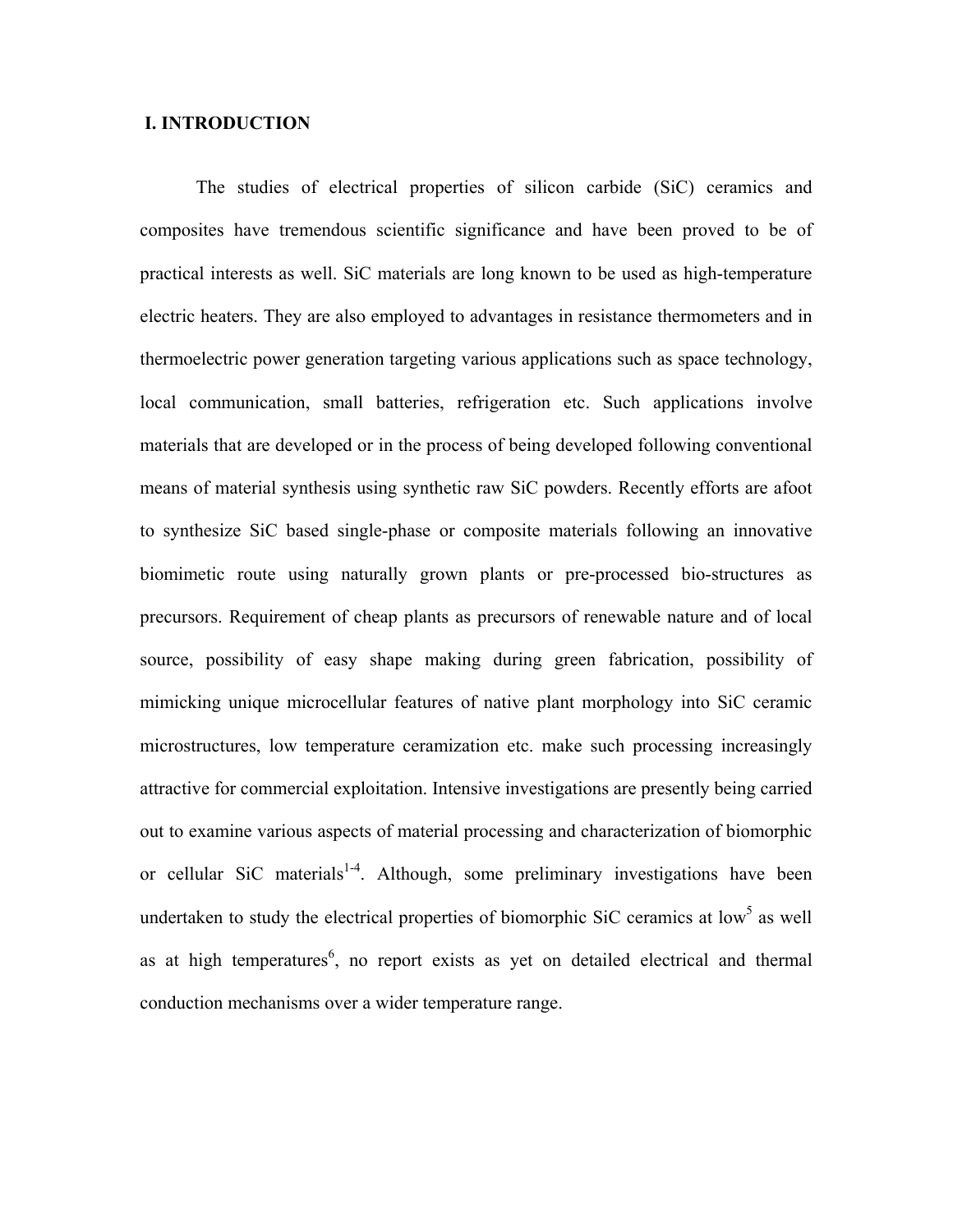In this backdrop, the aim of the present investigation is to study the electrical transport mechanism of cellular Si/SiC ceramic composites, synthesized from bamboo, over a wide temperature range 25-1073 K, for conduction in directions parallel and perpendicular to the growth axis of the precursor bio-template. We have also studied the thermoelectric power over 25-300 K. The local chemical environment has also been studied using x-ray photoelectron spectroscopy (XPS). Our aim is to explore the possibility of application of these cellular Si/SiC composites for designing heaters or power generation circuits with complicated multi-channel network structure having preferential current flow.

Bamboo has been selected as the native plant precursor (or bio-template) for the growth of the ceramic Si/SiC composites, as it has many interesting structural features<sup>7</sup>. Additionally, possibility of value addition to bamboo plants through their successful transformation to SiC based ceramic materials of attractive electrical properties for commercial exploitation, creates an important motive for undertaking the present investigation.

#### **II. EXPERIMENTAL**

#### *2.1. Material synthesis*

Cellular Si/SiC ceramics were prepared from bamboos of Indian origin following the procedure described elsewhere.<sup>4</sup> The selected specimen (species: Dendrocalamus Stricuts) is the most common bamboo in India; the specimen used in the present study is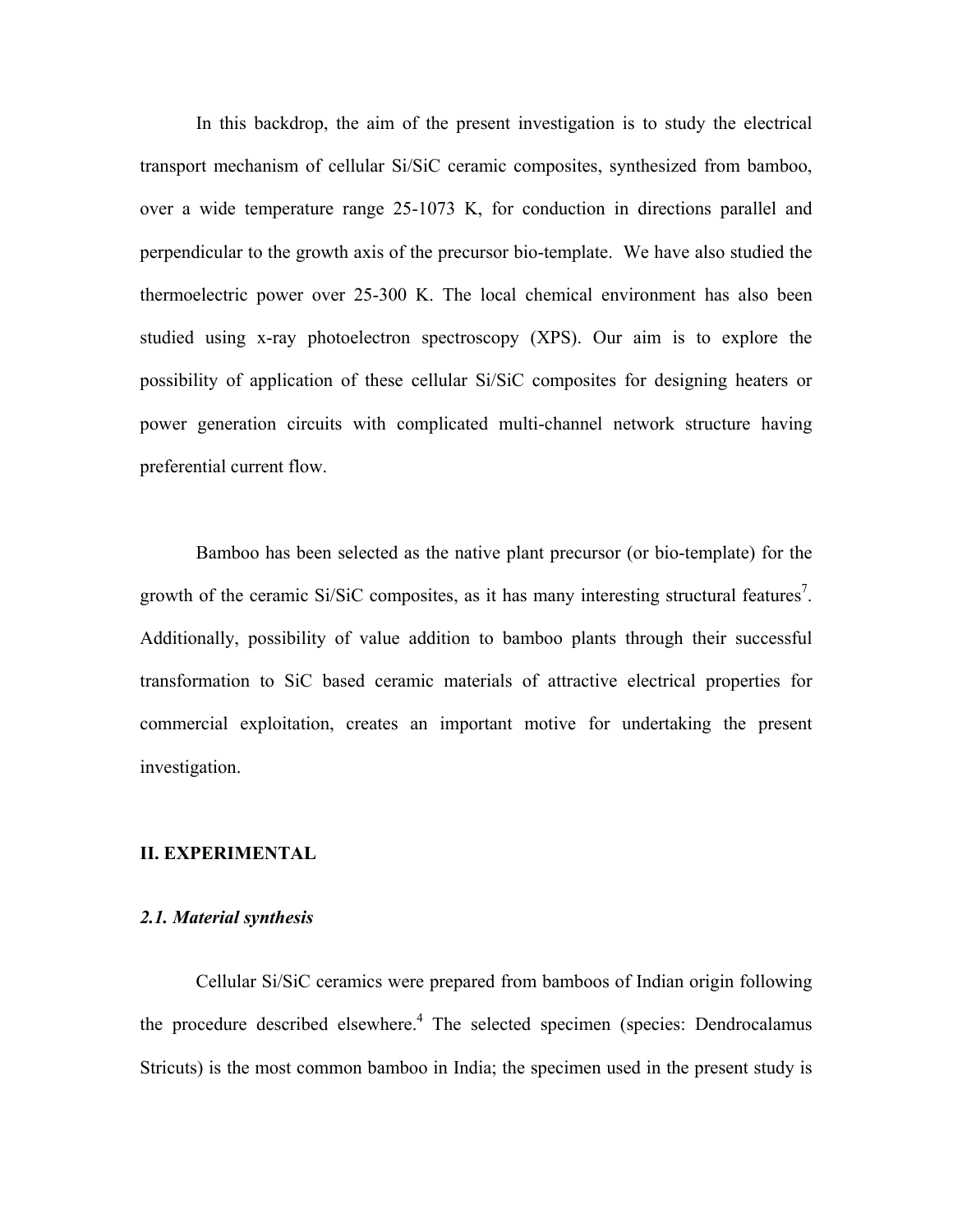of the Western Ghat origin. Precursor samples were collected from lower part of the culms, which were erect and of nearly solid cylindrical forms (major constituents (wt %): α-cellulose= 34.5%, Hemicellulose= 20.5%, lignin=26.0%, Moisture =8.0%, Ash=7.4%  $(SiO<sub>2</sub>=6.66%)$ ) Cylindrical shapes (of diameter 30.5 mm and, height 45 mm.) were cut from native bamboo plants, dried at  $70^{\circ}$ C for 48 h, pyrolyzed by heating at around  $800^{\circ}$ C in a self–generated atmosphere in an electrically heated furnace followed by heat treatment at around  $1600^{\circ}$ C under vacuum for 4 h in a carbon tube furnace and finally infiltrated and reacted with molten Si (99.4% w/w) under vacuum at  $1600^{\circ}$ C for 0.5 h in the same carbon tube furnace to yield cellular Si/SiC ceramics.<sup>4</sup> The bio-carbonaceous preforms from native bamboo were characterized in terms of pyrolysis weight loss, shrinkage, and microstructure; the Si-infiltrated biocarbon preforms were tested for density, porosity, presence of crystalline phases, phase transitions, and also microstructure.

#### *2.2. Measurement of electrical properties*

Measurement of low temperature electrical resistivity was carried out from 25 to 300 K by standard four-probe dc technique in a closed cycle cryocooler. The bar shaped specimens of width 2.1-2.6 mm and thickness 1.6-1.8 mm were used. Measurement of thermoelectric power (TEP) was carried out over 25-300 K. For TEP-measurement, two Pt-Pt/Rh thermocouples were attached to both ends of the bar-shaped samples and one end was heated by a Mn-wire heater to generate temperature gradient of the order 3-5 K;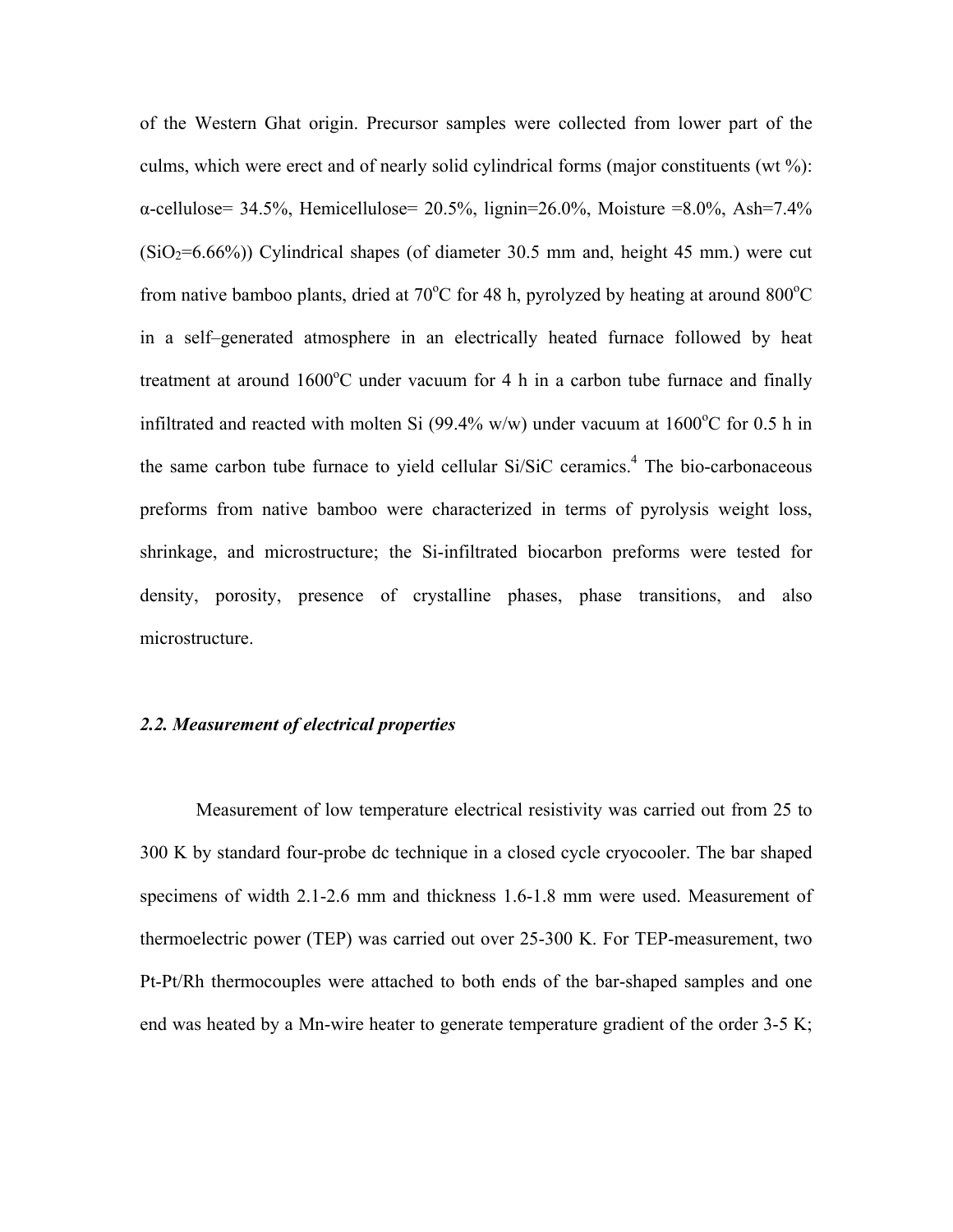the TEP is obtained from the slope of the thermoelectric force to the temperature difference.

 High temperature electrical resistivity was measured over 300-1073 K in a tubular furnace under flowing argon. In this case also four-probe technique was employed for the measurement. High quality Pt wire and paste was used for making the voltage probes and current leads. All the contacts were cured overnight at  $\sim$ 1273 K. The samples were cut into small bars with 3.0-3.3 mm width and 3.0-3.2 mm thickness. Measurements of all the electrical properties were made in directions parallel and perpendicular to growth axis of native bamboo precursors.

#### *2.3. X-ray photoelectron spectroscopy (XPS) study*

 The XPS core-level spectra were taken with an Omicron Multiprobe (Omicron nanotechnology GmbH., UK) spectrometer fitted with an EA 125 hemispherical analyzer. A monochromated Al-Kα x-ray source operating at 150W was used for the experiments. The analyzer pass energy was kept fixed at 20 eV for all the scans. In order to remove the surface contaminations, the samples were sputtered with 3 keV argon ions for 30 min prior to the measurements. For quantitative analysis, background of the data was removed using Shirley method and FHI sensitivity factors were used for the calculations.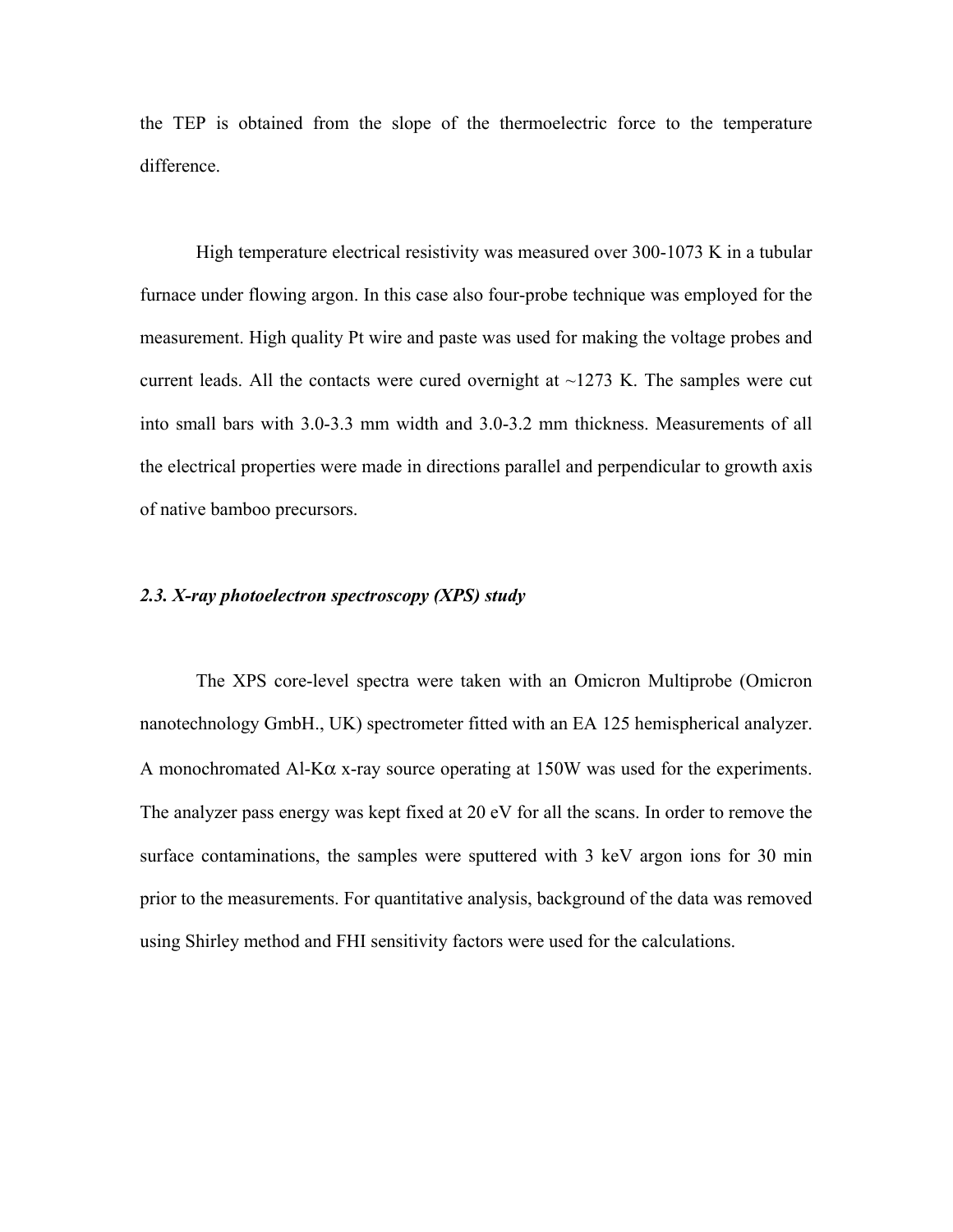#### **III. RESULTS AND DISCUSSION**

# *3.1. Materials property evaluation and microstructure characterization of cellular Si/SiC*

Bamboo has many distinguishing structural features<sup>7</sup> — on the macro-scale bamboo is cylinder and in the present case, it is a solid cylinder; on the meso-scale it has a non-linear gradient structure comprising of vascular bundles oriented along the growth axis of bamboo plant thin-walled cells, the walls of which are formed by biopolymers such as cellulose, lignin etc; on the micro-scale bamboo bust fibers are hollow tubes composed of several concentric layers and each layer is reinforced with helically wound cellulose micro fibrils. During pyrolysis, decomposition of biopolymers takes place causing loss in weight and dimensional shrinkages and the results are presented in Table I. Skeletal carbon preforms retains structural integrity and micro-cellular features of native bamboo plant as shown in Fig.  $1(a,b)$ ; the microstructure is highly anisotropic in transverse direction to the growth axis, multiplicity of hollow channels of varying diameters originating from tracheidal pores is visible; tubular channel morphology is seen to be preserved in longitudinal direction to the growth axis. Morphological anisotropy appears to have caused difference in pyrolytic shrinkage in different directions (Table I).

Spontaneous infiltration of the porous skeletal carbon preform derived from bamboo plant took place when it was brought into contact with silicon melt under vacuum. Carbon preform got fully infiltrated and reacted throughout into dense structure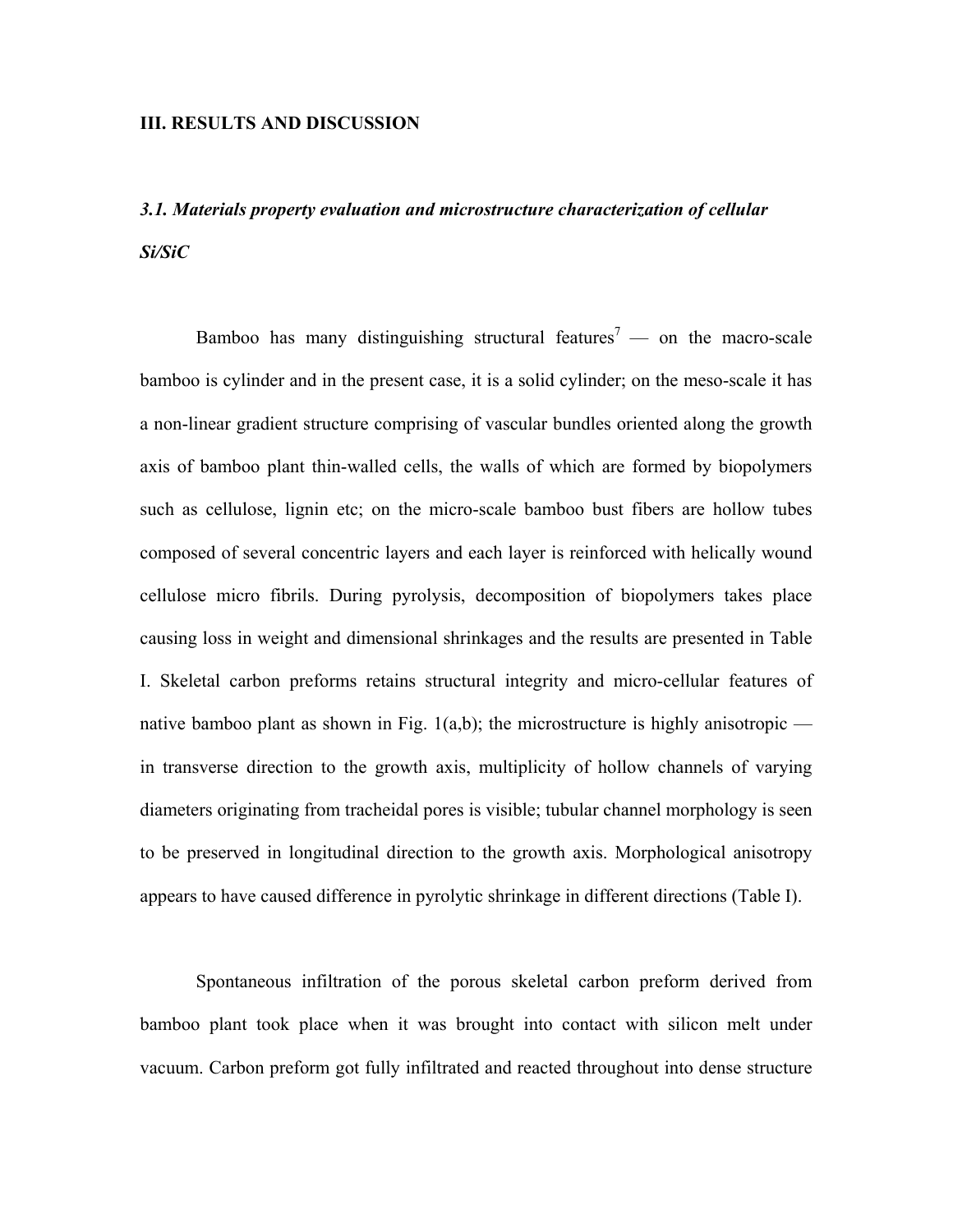with complete retention of the macroscopic structural integrity. In the case of Si infiltrated specimen the shrinkages were found to be very low and varied marginally in directions parallel and perpendicular to plant growth axis. Si-infiltrated pyrolyzed bamboo exhibited low density with negligibly small porosity. The material property data are presented in Table I. The XRD-scan from a Si infiltrated pyrolyzed bamboo is shown in Fig. 2. β-SiC and Si are the major crystalline phases present. Additional presence of  $α-$ SiC and carbon can also be noticed.

Assuming (i) complete infiltration of Si melt into the systemic pores of the carbon preforms and stoichiometric reaction between C and Si, (ii) no dimensional change and (iii) no loss of materials during ceramization, the material properties can be determined by the following empirical equation. For ideally dense duplex Si/SiC ceramic composites, the ceramic density can be given as:

$$
\mathbf{d}_{\text{Ceram}} = \mathbf{V}_{\text{SiC}} \mathbf{d}_{\text{SiC}} + \mathbf{V}_{\text{Si}} \mathbf{d}_{\text{Si}} = \mathbf{d}_{\text{Si}} + 1.038 \mathbf{d}_{\text{CB}} (\mathbf{d}_{\text{SiC}} - \mathbf{d}_{\text{Si}})
$$
(1)

where  $V_{\text{SiC}}$  and  $V_{\text{Si}}$  are the fractional volumes of SiC and Si present in the duplex Si/SiC ceramic composites and  $V_{SiC} = (d_{CB}M_{SiC})/(d_{SiC}M_C) = 1.038 d_{CB}$ ,  $d_{CB}$  and  $M_C$  being the density of carbon preform and molecular weight of carbon (12  $g$ / mole),  $\mathbf{d}_{\text{SiC}}$  and  $\mathbf{M}_{\text{SiC}}$ the density and molecular weight of SiC (40 g/ mole) respectively and  $d_{Si}$  the density of Si. For an average carbon density of 0.47 gm/cc (as measured for bamboo carbon), equation (1) gives a ceramic density of 2.759 gm/cc. Based on this value and the ceramic density obtained in the present study, the relative density can be computed to be 94.95 %, predicting a porosity value of 5.05%. The difference between the predicted and experimental values of porosity may be due to loss of some carbon caused by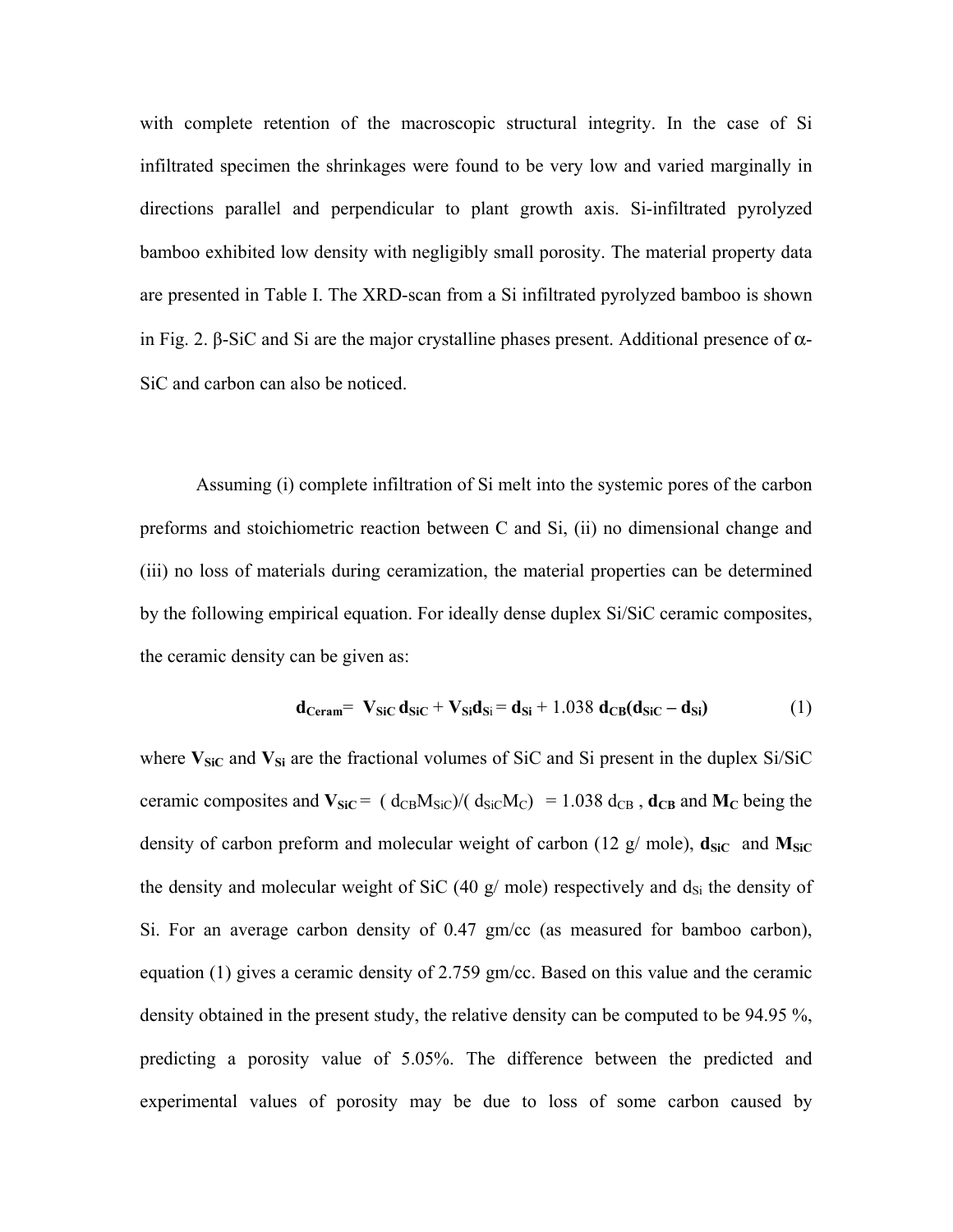biopolymeric decomposition during Si infiltration run. Ignoring the presence of pores and other phases in the duplex Si/SiC ceramics, the volume % of Si and SiC-phases may be computed from the experimental density value as 67 and 33% respectively.

During microscopic examination under reflected light microscope (RLM), Si melt infiltrated pyrolyzed bamboo sample showed that the microstructural features of the initial native preform were well preserved during transformation into ceramic structures (Fig. 1c,d). The appearance of dense microstructure was common in both the longitudinal and transverse direction to growth axis. During investigation under SEM, the presence of the major phases of Si and SiC could be confirmed by EDX analysis. Occasional presence of a third phase as deep black spots could be noticed which was likely to be pores and/or residual carbon. In the direction transverse to the growth axis, the pyrolyzed bamboo originally showed tracheidal porous channels with diameter in the range of 2 to 50 µm and such pores are seen to be nearly completely filled with solidified Si after processing. The carbon of the pyrolyzed preform converts to SiC and the residual Si fills the pore interiors. In longitudinal direction to the growth axis, tubular channels were seen to be filled with Si with the cell wall converted to SiC.

#### *3.2. Electrical properties of cellular Si/SiC*

A systematic investigation has been carried out to examine the dc resistivity of cellular Si/SiC ceramic composites synthesized from bamboo plant, with an aim to understand the mechanism of charge transport. The variation of dc resistivity as a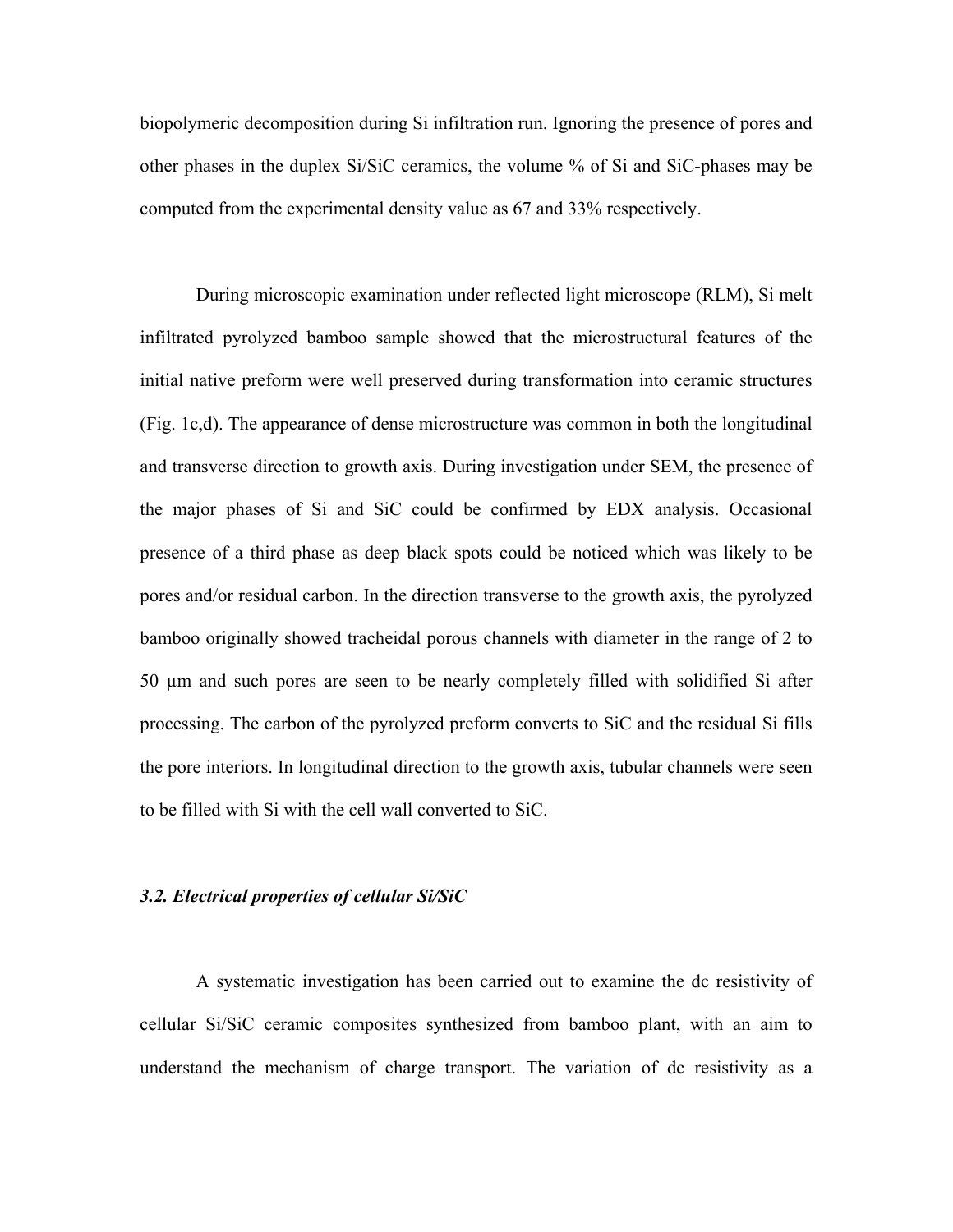function of temperature across a range 25-1073 K has been plotted in  $ln(p/T)$  versus ( $1/T^{\gamma}$ ) format (where  $\gamma$  is related to the dimensionality) in Fig. 3 for directions longitudinal and transverse to the growth axis of native plant. All the curves show more or less similar trends — electrical conductivity increases with temperature. *The value of electrical resistivity at any temperature is comparable to what is reported in Si/SiC system prepared through ceramic route*. 8 There are few interesting features in the entire set of resistivity vs. temperature patterns: (i) nearly temperature-independent anisotropy in resistivity  $\rho \psi \rho_{\perp} \sim 2$ ; (ii) cross-over in  $\rho$  vs. T pattern at distinct points (T\*) where no signature of phase transition could be observed by differential thermal analysis (DTA) study; (iii) compliance with variable range hopping (VRH) scenario as against normal small polaron hopping scenario; (iv)  $T^*$  is ~256 K for longitudinal direction while ~162 K for transverse direction. The positive thermoelectric power (S) signifies that the charge carriers are holes. The hole concentration does not change much depending on the direction of charge conduction with respect to the growth axis of the bio-template. We attempt to rationalize these features in the light of microstructures of the cellular Si/SiC system.

It is interesting to note that the  $\rho$  versus T patterns conform to Mott's VRH scenario where  $\rho$  is given by<sup>9</sup>

$$
\rho = \rho_0 T . \exp\left(\frac{T_0}{T}\right)^{\gamma} \tag{2}
$$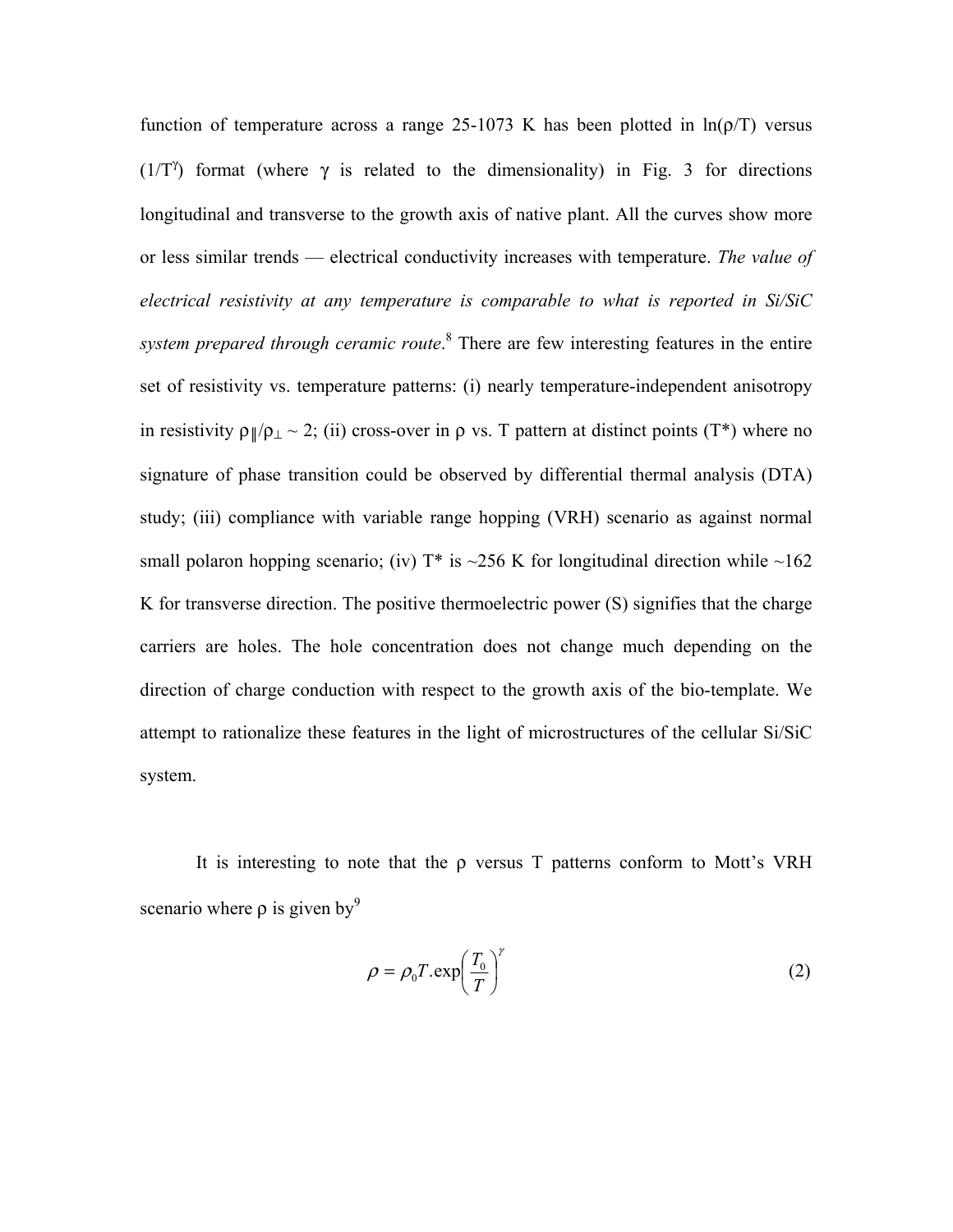where the exponent  $\gamma$  is related to the dimensionality (d) of the system by  $\gamma = (d+1)^{-1}$ relation;  $\rho_0$  and T<sub>0</sub> are constants which, within the framework of VRH model, are given by

$$
\frac{1}{\rho_0} = \sigma_0 = e^2 R^2 v_{ph} N(E_F)
$$
 (3)

$$
T_0 = \frac{\lambda \alpha^3}{k_B N(E_F)}\tag{4}
$$

$$
R = \left(\frac{9}{8\pi c k_B T N(E_F)}\right)^{\frac{1}{4}}
$$
(5)

where  $\lambda$  is a constant,  $\alpha$  (= 1/r<sub>p</sub>) is the inverse of radius of the polaron (r<sub>p</sub>), N(E<sub>F</sub>) is the density of states at the Fermi level,  $v_{ph}$  is the phonon frequency, and R is the average hopping distance. The activation  $(E_A)$  [Ref. 10] and the hopping energies (W) are given by

$$
E_A = k_B \left[ \frac{d \ln \left( \frac{\rho}{T} \right)}{d \left( \frac{1}{T} \right)} \right] T^{1-\gamma} \tag{6}
$$

$$
W = \frac{3}{4\pi R^3 N(E_F)}\tag{7}
$$

Fitting of the experimentally observed  $\rho$  versus T patterns with Eq. (2) over a certain temperature range, yields the parameters  $E_A(T)$ , W,  $r_p$ , R, and N( $E_F$ ) for specific temperature range as well as for both the directions of the current flow with respect to the growth axis of the bio-template. The values of these parameters have been listed in Table-II;  $\lambda$  is taken to be 18.1 while  $v_{ph}$  is considered 10<sup>15</sup> [Ref. 11]. The temperature dependence of the activation energy  $E_A(T)$  is shown in Fig. 4. The fitting of the  $\rho$  versus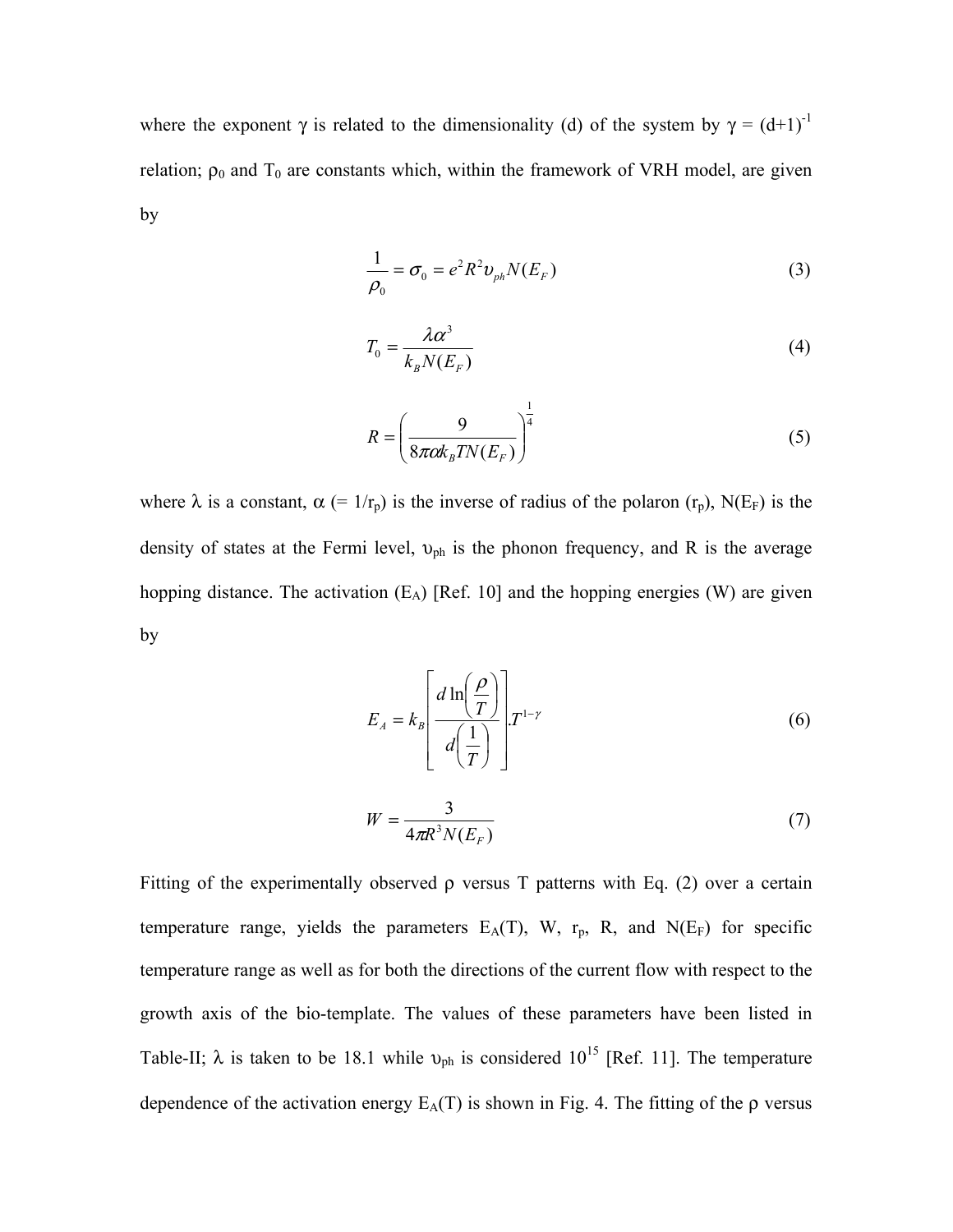T patterns is shown in Fig. 3. In Figs. 3a-d, we show the fitting with simple small polaron conduction  $[\rho = \rho_0 \text{T} \exp(E/k_B \text{T})]$  and VRH conduction models with  $\gamma = \frac{1}{2}$ , 1/3, and  $\frac{1}{4}$ . Close comparison reveals that  $\rho$  versus T patterns – for both longitudinal and transverse directions – fit precisely the 3D-VRH model with  $\gamma = \frac{1}{4}$ . In the case of other models, fitting can be done only over a narrow temperature range and, therefore, several crossovers could be noticed. This indicates that these models are not valid for explaining the observed ρ versus T patterns across the entire temperature range. In the case of VRH model with  $\gamma = \frac{1}{4}$ , on the other hand, only a single crossover at T<sup>\*</sup> could be noticed. This *is an important observation*.

We now turn our attention to the thermoelectric power (S) versus temperature patterns. Along both the directions S is found to be increasing with temperature over 25- 300 K. Since, Si/SiC composite exhibits semiconducting resistivity pattern over 25-300 K, we employ the standard Heike model in order to estimate the charge carrier concentration (c) participating in heat conduction. According to the model, S is given  $bv^{12}$ 

$$
S = \frac{k_B}{e} \ln \left[ \frac{1 - c(T)}{c(T)} \right] \tag{8}
$$

In Fig. 5, we show the variation in  $c(T)$  with S. Expectedly, in the both cases the variation is found to be nearly identical. The fraction of the charge carriers participating in the heat conduction is progressively decreasing with the increase in temperature. As a result, with the increase in temperature the thermoelectric power is increasing. At room temperature,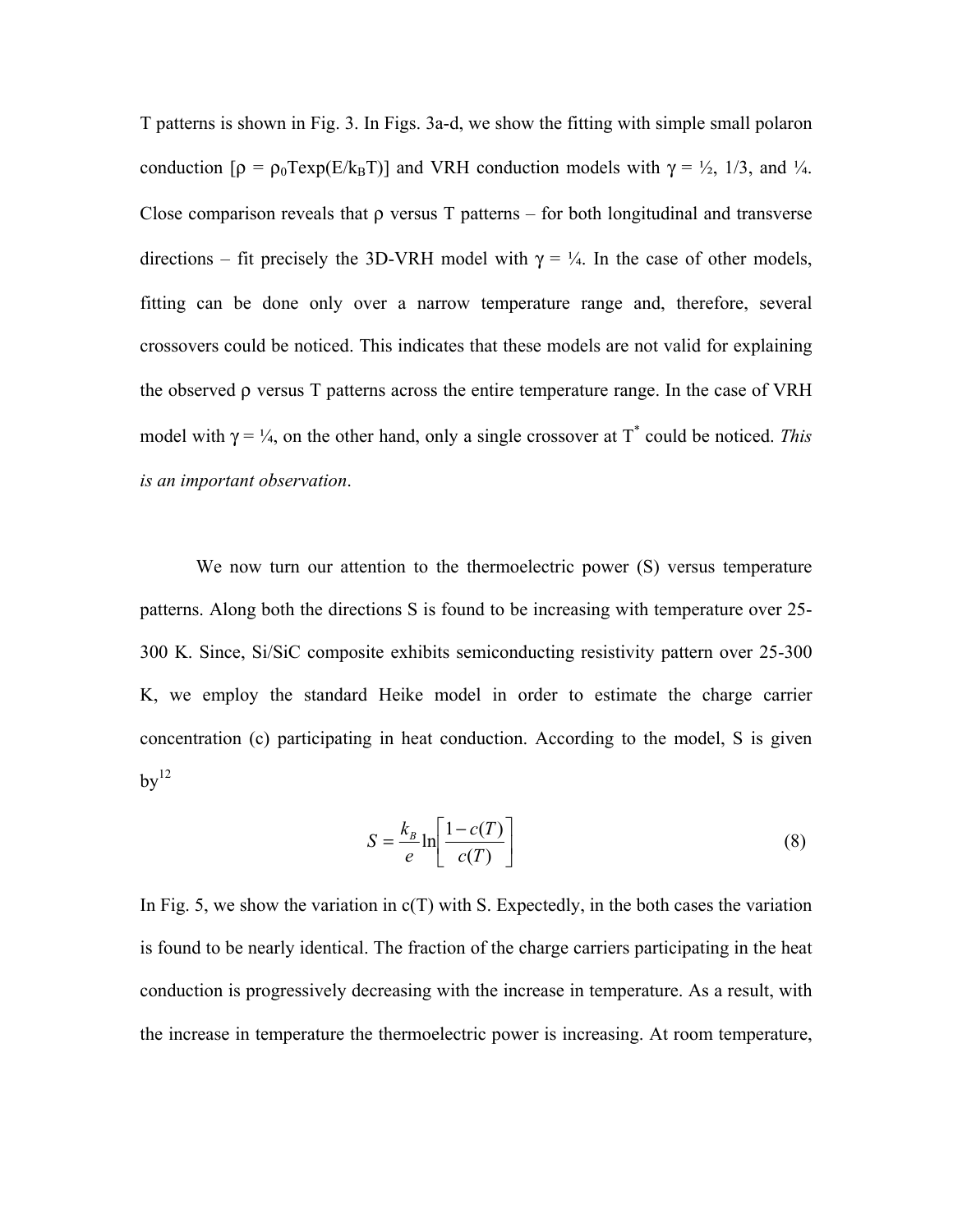the charge carrier concentration is estimated to be  $3.96 \times 10^{22}$  cm<sup>-3</sup> and  $4.03 \times 10^{22}$  cm<sup>-3</sup> for longitudinal and transverse directions, respectively.

 The study of microstructure both in directions longitudinal and transverse to the template growth axis reveals that Si/SiC composite forms a bit complicated network structure, retaining the cellular array feature of the template (Fig. 1). The fibrous wire type of structure along the growth axis is connected through multiple channels along the transverse direction. The current carrying cross-section differs between longitudinal and transverse directions as the cross-sectional area of each of the tubes of the vascular bundle along the growth axis is always smaller than the net surface to surface contact area perpendicular to the growth axis. This current carrying cross-sectional anisotropy which results from morphological anisotropy influences the electrical conduction and gives rise to the anisotropy of nearly 2.

We have examined the local chemical environment along and perpendicular to the growth axis by x-ray photoelectron spectroscopy (XPS). In Fig. 6, we show the corresponding spectra. In both the directions, the system is composed of Si, SiC, and C; some oxygen is also present in association with Si and C.<sup>13</sup> The atom fraction  $\frac{9}{6}$  of Si and C in the constituent phases is varying from 44-24-0-32 and 0-19-50-32 to 34-22-0-44 and 0-16-52-32 for longitudinal to transverse directions respectively. Therefore the composition basically appears to be nearly similar in both the directions. The resistivity anisotropy results primarily from morphological anisotropy.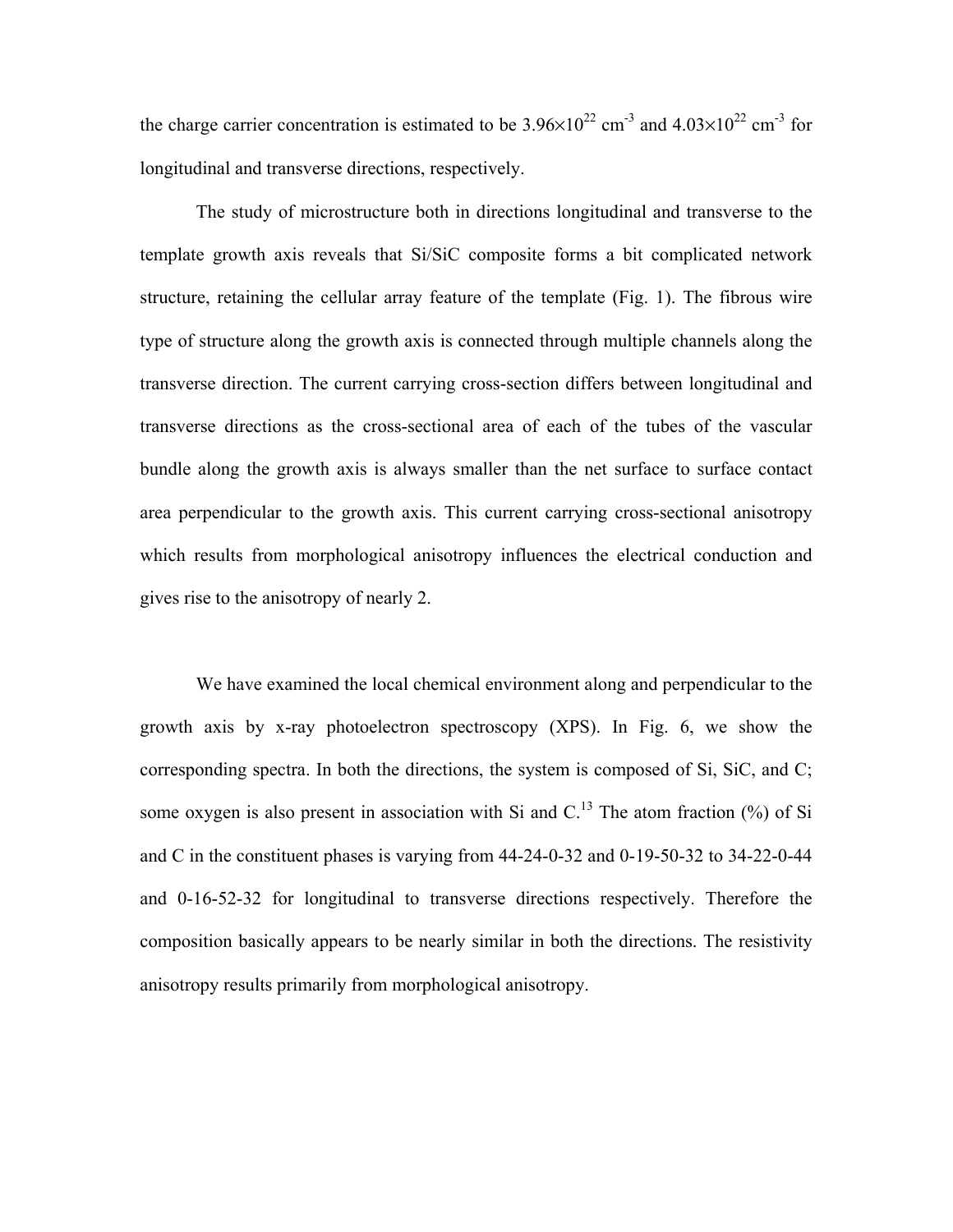It is interesting to note that  $\rho$  vs. T follows 3D-VRH model with  $\gamma = \frac{1}{4}$  as against conventional band semiconductor or small polaron conduction scenario. The VRH model is normally found applicable in  $-$  structurally or electronically  $-$  disordered systems.<sup>9</sup> In Si/SiC composites, prepared through conventional route, small polaron hopping conduction describes the resistivity patterns.<sup>8</sup> Quite apparent then, that because of network type structure composed of strands of different dimensions and interfaces between remnants of template and Si/SiC, structural disorder develops in cellular Si/SiC systems which gives rise to a switch in charge conduction mechanism. The small polaron parameters such as polaron radius and hopping distance (Table-II) are found to be consistent with those estimated for other such disordered electronic systems.<sup>14-17</sup>

It has been observed that there is a crossover in resistivity pattern at a certain temperature  $T^*$ ;  $T^*$  is  $\sim$ 162 and 256 K for directions transverse and longitudinal to the template growth axis. The transition appears to be gradual as opposed to sharp. Low temperature DTA study across T\*, with a detailed structural analysis can reveal the reason behind the crossover. This is beyond the scope of the present paper and will be attempted in a future work.

#### **IV. SUMMARY**

In summary, we report the electrical resistivity and thermoelectric power of the cellular Si/SiC composites developed from bio-templates over a wide temperature range. The values of these parameters are in excellent agreement to what has been observed in such composites developed from conventional ceramic processes. The electrical resistivity is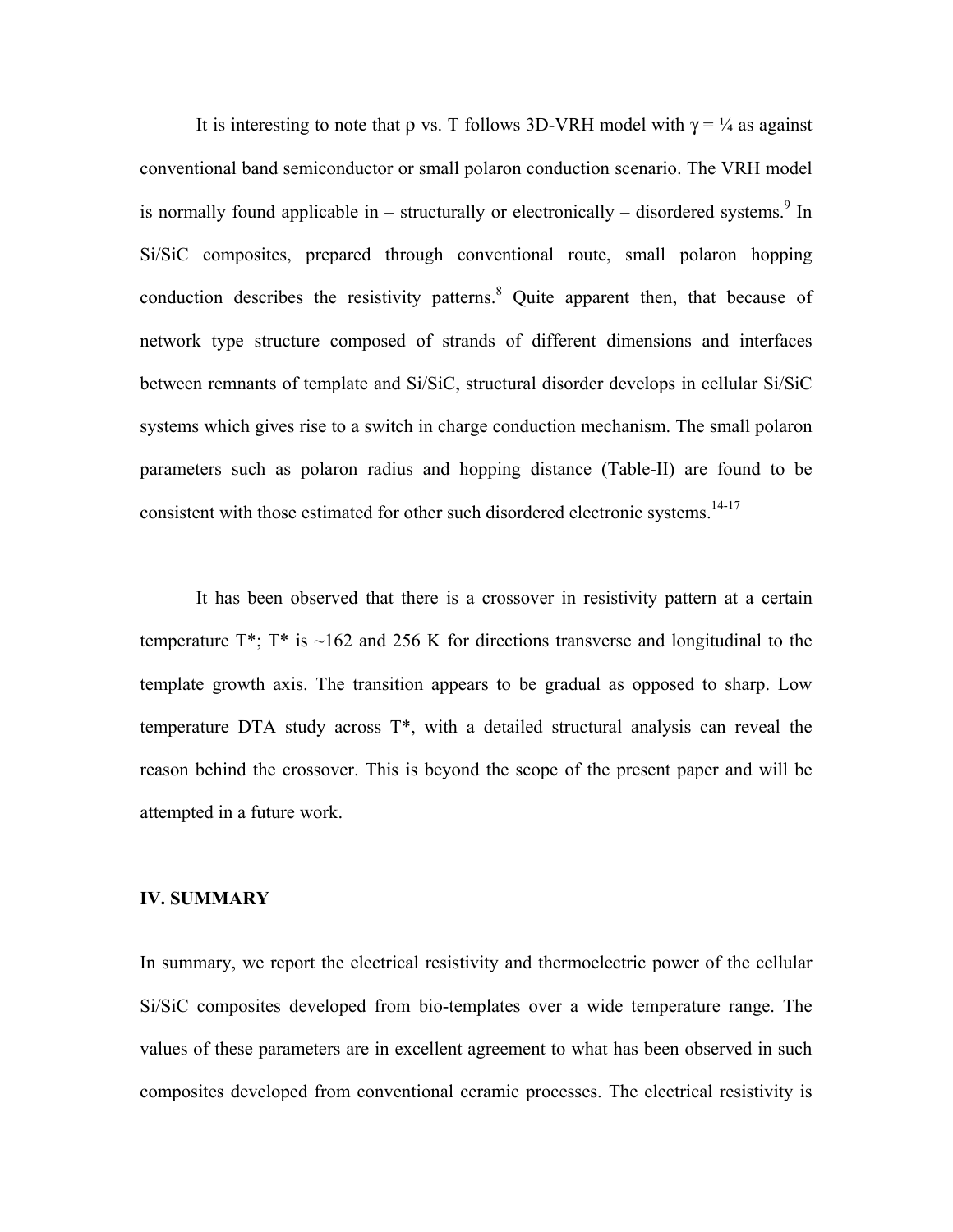found to be moderately anisotropic (with anisotropy  $\sim$ 2) whereas the thermoelectric power turns out to be isotropic. The electrical conduction mechanism appears to be following variable range hopping (VRH) scenario both along the direction of growth of the bio-template and perpendicular to it. Because of easy maneuverability of the biotemplate structures, complicated designs of electrical heater or power generators for electronic circuitry can be developed using such cellular Si/SiC composites developed via biomimetic routes.

#### **ACKNOWLEDGMENTS**

We thank P. Mandal of Saha Institute of Nuclear Physics, Kolkata, India for the low temperature resistivity and thermoelectric power measurements. We also thank Director, CG&CRI for giving permission to publish this paper. This work is supported by Department of Science and Technology (DST), Government of India (fund sanction no. SR/S3/ME/20/2003-SERC-Engg.).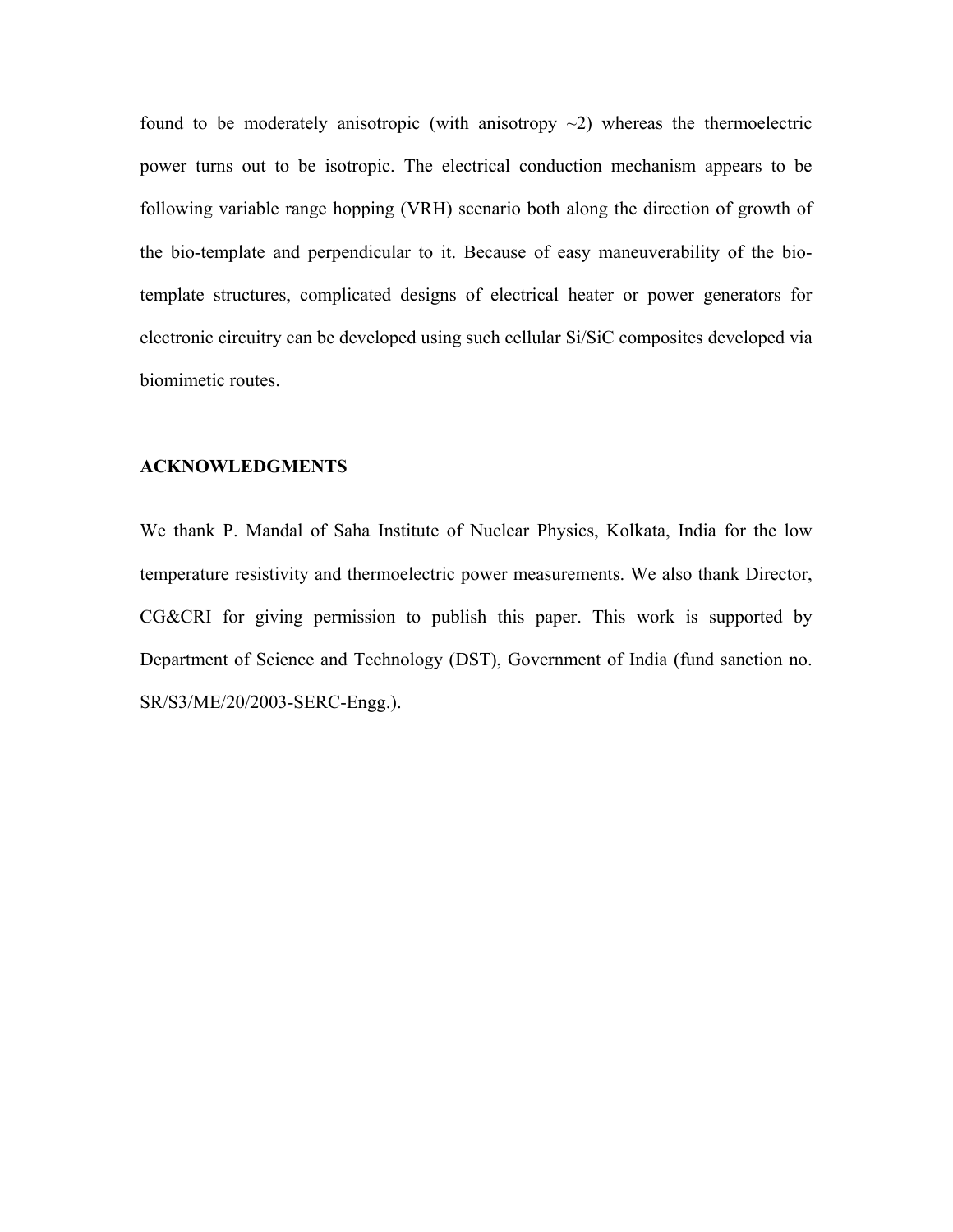<sup>1</sup>C.E. Byrne and D.E.Nagle, Mat. Res. Innovat. **1**, 137 (1997).

2 P. Greil, T. Lifka, and A. Kaindl, J. Eur. Ceram. Soc*.* **18**, 1961 (1998).

3 E. Vogli, H. Sieber, and P. Greil, J. Eur. Ceram. Soc*.* **22**, 2663 (2002).

4 O.P. Chakrabarti, H.S. Maiti, and R. Majumdar, J. Mater. Sci*.* **39**, 4715 (2004).

<sup>5</sup>T.S. Orlova, B.I. Smirnov, A.R. de Arellano-Lopez, J.Martinez-Fernandez, and R. Sepulveda, Phys. Solid State **47**, 220 (2005).

6 A.I. Shelykh, B.I. Smirnov, T.S. Orlova, I.A. Smirnov, A.R. de Arellano-Lopez, J.Martinez-Fernandez, and F.M. Varela-Feria, Phys. Solid State **48**, 229 (2006).

7 S.H.Li, Q.Y.Zeng, Y.L.Xiao, S.Y.Fu, and B.L.Zhou, Mater. Sci. Engg. C**3**, 125 (1995).

8B.North and K.E.Gilchrist, Am. Ceram. Soc.Bull. **60**, 549 (1981).

<sup>9</sup>N.F.Mott and E.A.Davis, *Electronic process in non-crystalline materials*, 2<sup>nd</sup> Ed., (Clarendon Press, Oxford, 1979).

10R.Singh, A.K.Narula, R.P.Tandon, A. Mansingh, S.Chandra, J.Appl.Phys. **79**, 1476 (1996).

 $11$ See, for example, C. Ang, J.R. Jurado, Z. Yu, M.T. Colomer, J.R. Frade, and J.L. Baptista, Phys. Rev. B **57**, 11858 (1998).

12See, for example, W. Kishibae, K. Tssutsui, and S. Maekawa, Phys. Rev. B **62**, 6869  $(2000).$ 

13C.G. Pantano, A.K. Singh, and H. Zhang, J. Sol-Gel Sci. Technol. **14**, 7 (1999).

14F. Thevenot, J.Eur. Ceram. Soc. **6**, 205 (1990).

15D. Emin in *AIP Conference Proceedings 140*, edited by D. Emin, T. Aselage, C.L. Beckel, I.A. Howard, and C. Wood (AIP, New York, 1986) pp. 189.

16A. Kaur, R. Singh, K.L. Yadav, and D. Bhattacharya, J. Macromol. Sc. **41**, 1369 (2004).

17R. Singh, A. Kaur, K.L. Yadav, and D. Bhattacharya, Curr. Appl. Phys. **3**, 235 (2003).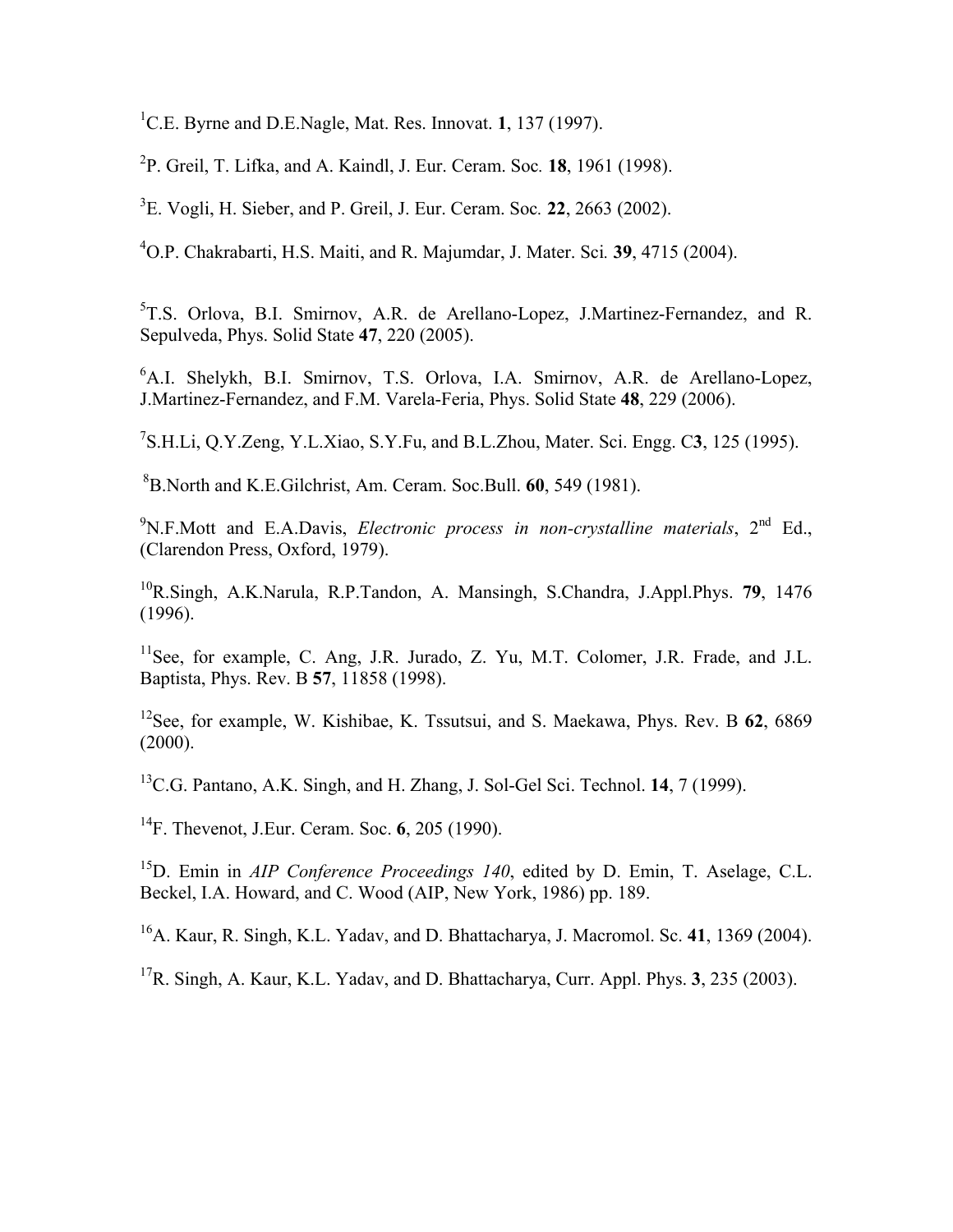| Characteristics of pyrolyzed bamboo |                                         |                                                      |                          | Characteristics of cellular Si/SiC-bamboo |                      |                                         |                                         |
|-------------------------------------|-----------------------------------------|------------------------------------------------------|--------------------------|-------------------------------------------|----------------------|-----------------------------------------|-----------------------------------------|
| Pyrolytic<br>wt. loss<br>$(\%)$     | Linear dimensional<br>shrinkage $(\% )$ |                                                      | Density<br>$(g.cm^{-3})$ | Density<br>$(g.cm^{-3})$                  | Porosity<br>(vol. %) | Linear dimensional<br>shrinkage $(\% )$ |                                         |
|                                     | Parallel<br>growth<br>axis              | Perpendi-<br>cular to<br>growth<br>ax <sub>1</sub> s |                          |                                           |                      | Parallel to Perpendi-<br>growth<br>axis | cular to<br>growth<br>ax <sub>1</sub> s |
| 72.30                               | 15.83                                   | 27.70                                                | 0.47                     | 2.62                                      | 0.56                 | 0.95                                    | 0.33                                    |

Table 1. Characteristics of pyrolyzed bamboo and cellular Si/SiC-bamboo

Note:

- 1. Carbon density has been determined by measuring weight and linear dimension.
- 2. Ceramic density has been determined by water displacement method & ceramic porosity by boiling water method.

Table 2. Different parameters associated with charge transport in cellular Si/SiCbamboo, following 3D-VRH model

| Direction for | Cross   | Temp.    | Parameters associated with charge transport |                       |         |          |            |  |
|---------------|---------|----------|---------------------------------------------|-----------------------|---------|----------|------------|--|
| resistance    | over    | Segment  | $T_{o}$ $\times$                            | Density of            | Polaron | Hopping  | Hopping    |  |
| measurement   | temper- | (K       | 10 <sup>5</sup>                             | states at             | radius  | distance | Energy(eV) |  |
|               | ature   |          | (K)                                         | Fermi                 | $(r_p)$ | between  |            |  |
|               | (K)     |          |                                             | level,                | (A)     | adjacent |            |  |
|               |         |          |                                             | $N(E_F)$              |         | sites    |            |  |
|               |         |          |                                             | $(eV^{-1}cm^{-3})$    |         | $(\AA)$  |            |  |
| Parallel to   | 162     | 28-162   | 0.24                                        | $1.77\times10^{23}$   | 3.66    | 5.48     | 0.008      |  |
| plant growth  |         | 162-1075 | 7.06                                        | $1.76 \times 10^{22}$ | 2.56    | 5.59     | 0.078      |  |
| axis          |         |          |                                             |                       |         |          |            |  |
| Perpendicular | 256     | 28-256   | 0.27                                        | $7.32\times10^{23}$   | 2.19    | 3.06     | 0.001      |  |
| to plant      |         | 256-983  | 3.46                                        | $5.29\times10^{21}$   | 4.86    | 8.85     | 0.065      |  |
| growth axis   |         |          |                                             |                       |         |          |            |  |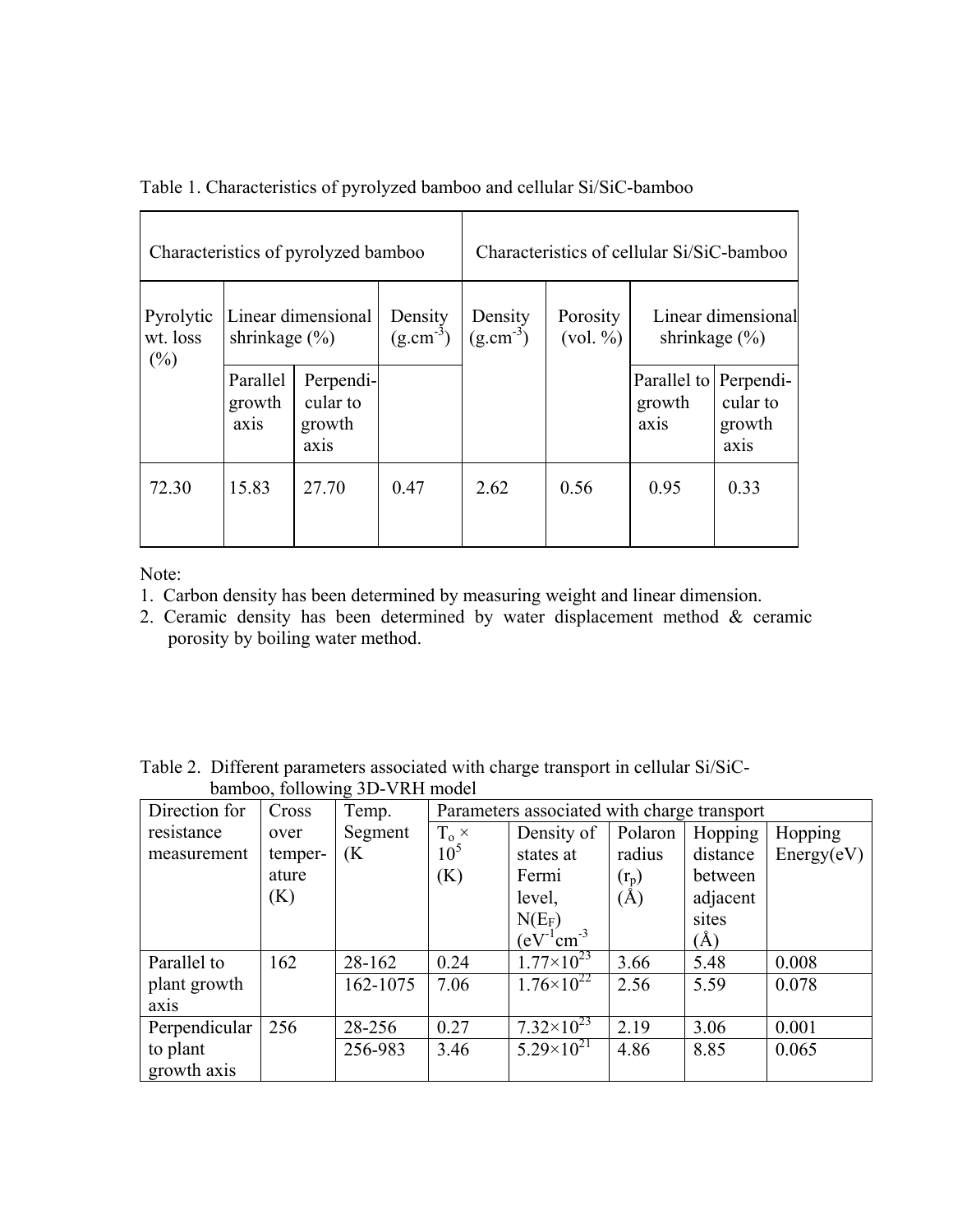

Fig. 1. Preservation of cellular microstructural features of native bamboo plants in the pyrolyzed biocarbon preform  $(a \& b)$  and cellular SiSiC ceramic composite (c & d); SEM/SE (a & b) and optical  $(x 200; c & d)$  micrographs cross showing multiplicity of hollow channels in transverse sections (a  $\& c$ ) and retention of tubular elongated cell structures in longitudinal sections (b  $\&$  d) relative to the direction of growth axis of native plants.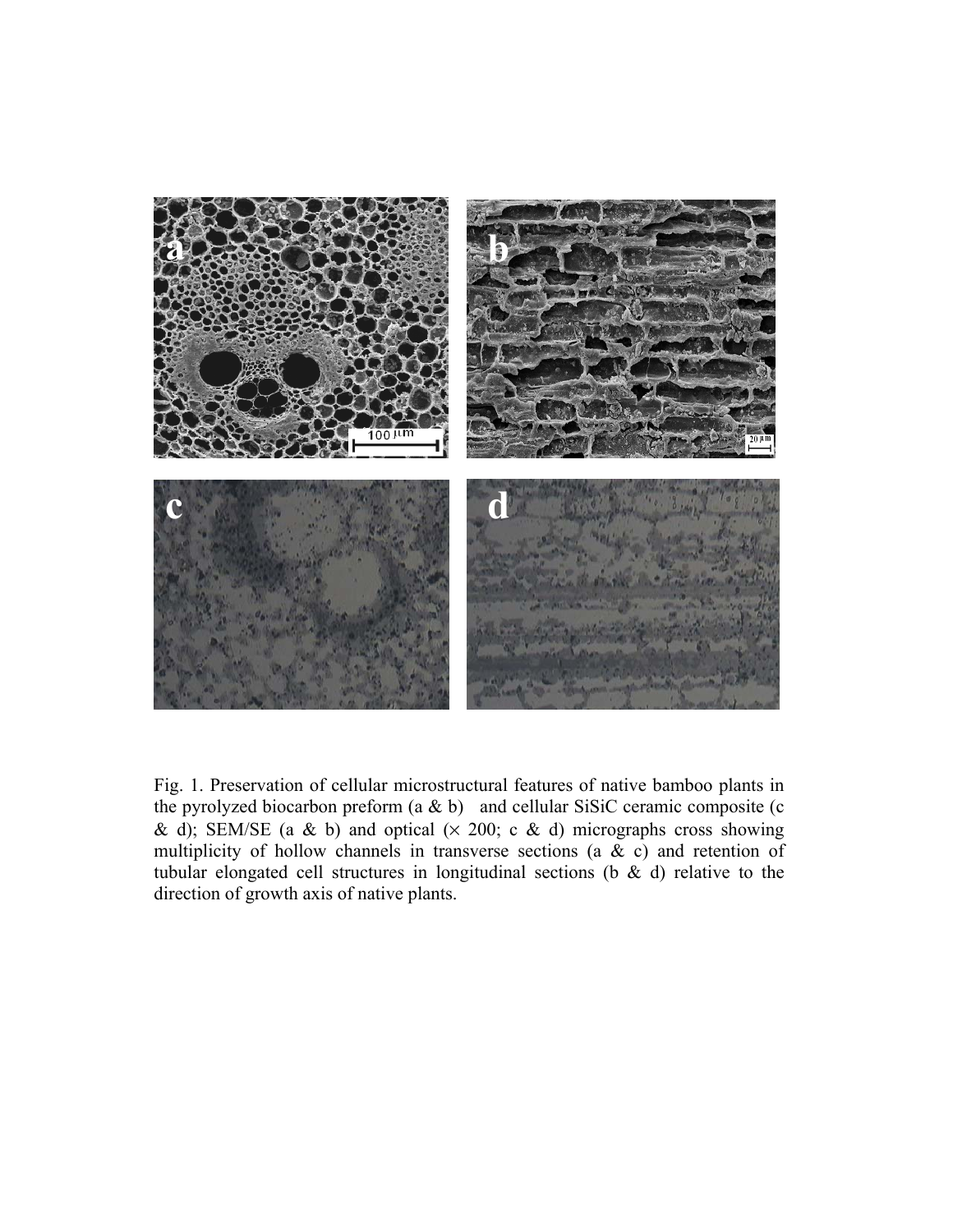

Fig.2. XRD scan of cellular Si/SiC-bamboo showing the presence of Si and β-SiC as the major crystalline phases.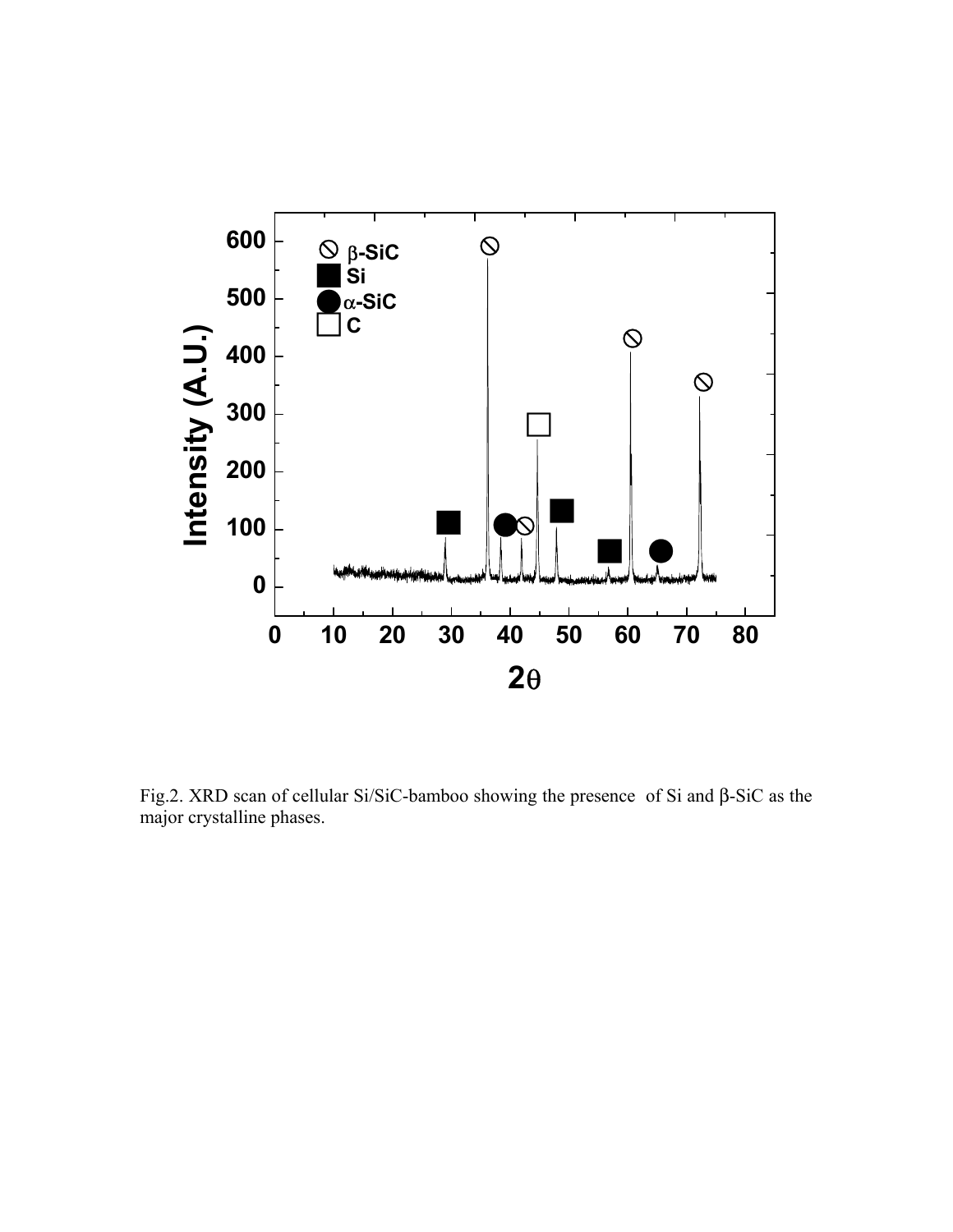

Fig.3. Fitting of experimentally observed ρ versus T patterns following different models: (a) simple small polaron transport; (b) 1D VRH ; (c) 2D VRH; and (d) 3D VRH. It is clear that as we proceed from small polaron to 3D VRH model, the temperature range, over which the fitting is valid, expands which points out the relevance of 3D VRH model in explaining the electrical conduction in cellular Si/SiC composites both in directions longitudinal and transverse to the growth axis of the plant template.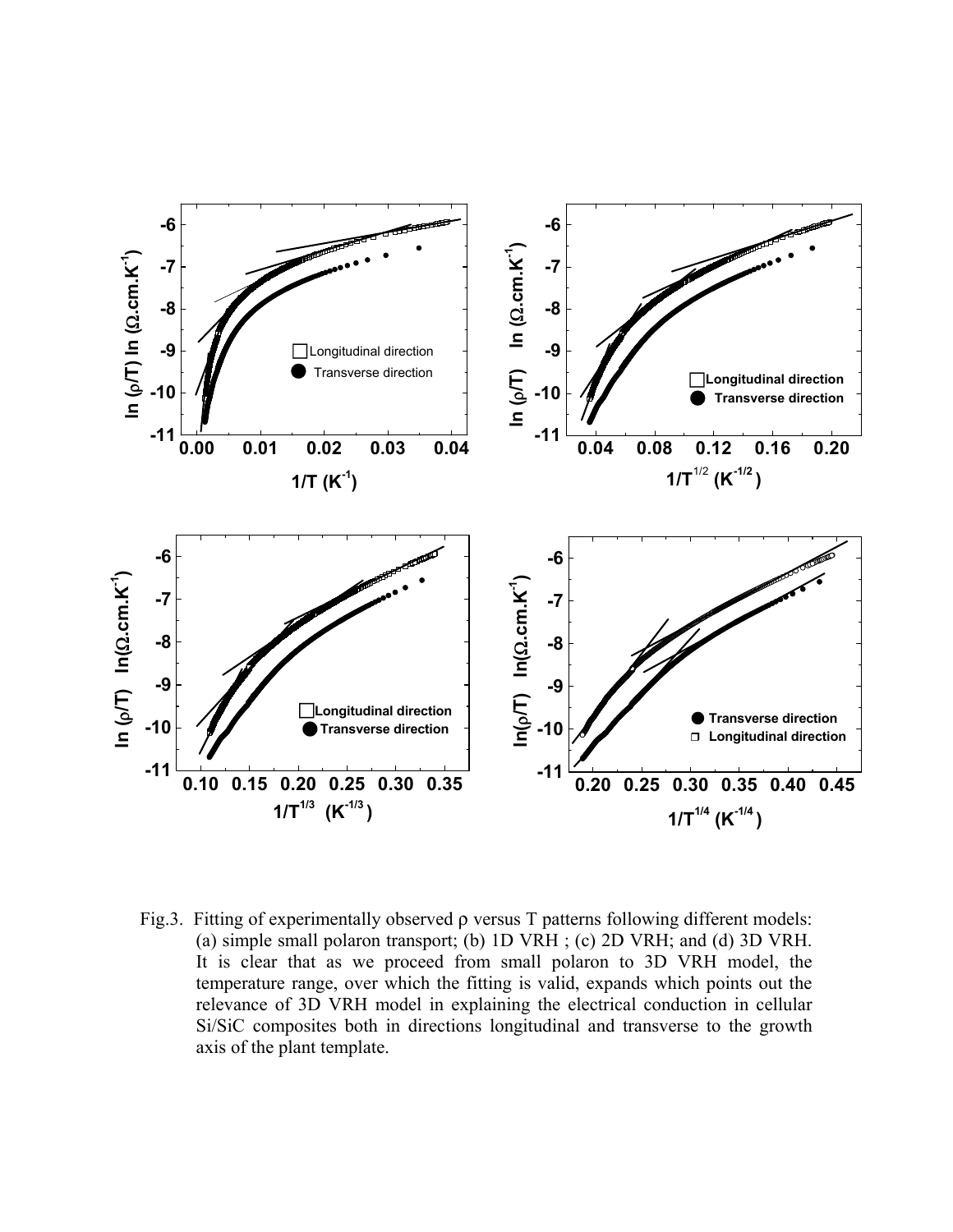

Fig.4. Variation of activation energy  $(E_A)$  with temperature as estimated from Eq. (6).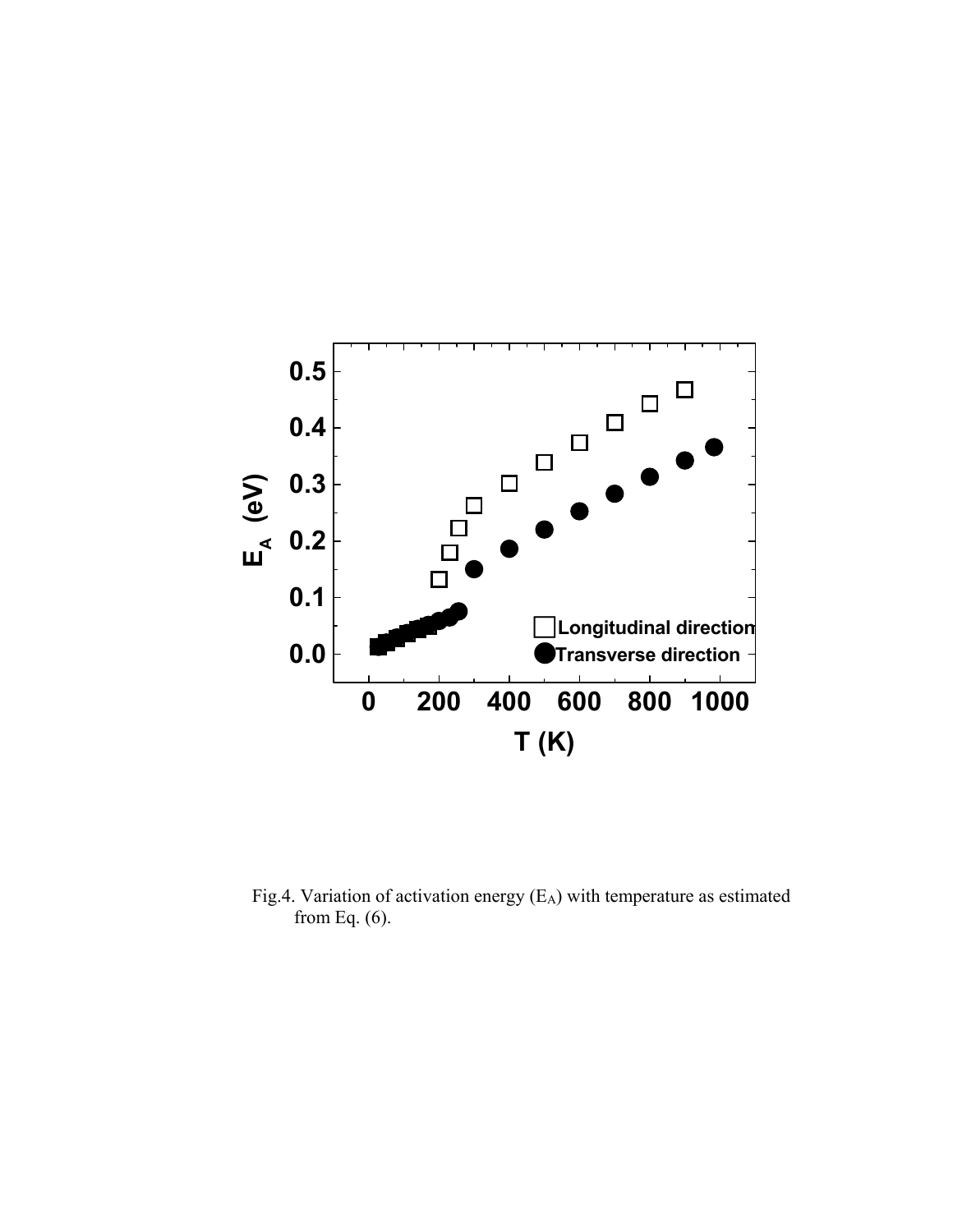

Fig.5. Temperature dependence of thermoelectric power of cellular Si/SiC ceramic composites synthesized from bamboos in direction parallel (a) and perpendicular (b) to the plant growth axis; variation in charge carrier concentration with thermoelectric power in directions parallel (c) and perpendicular (d) to plant growth axis.